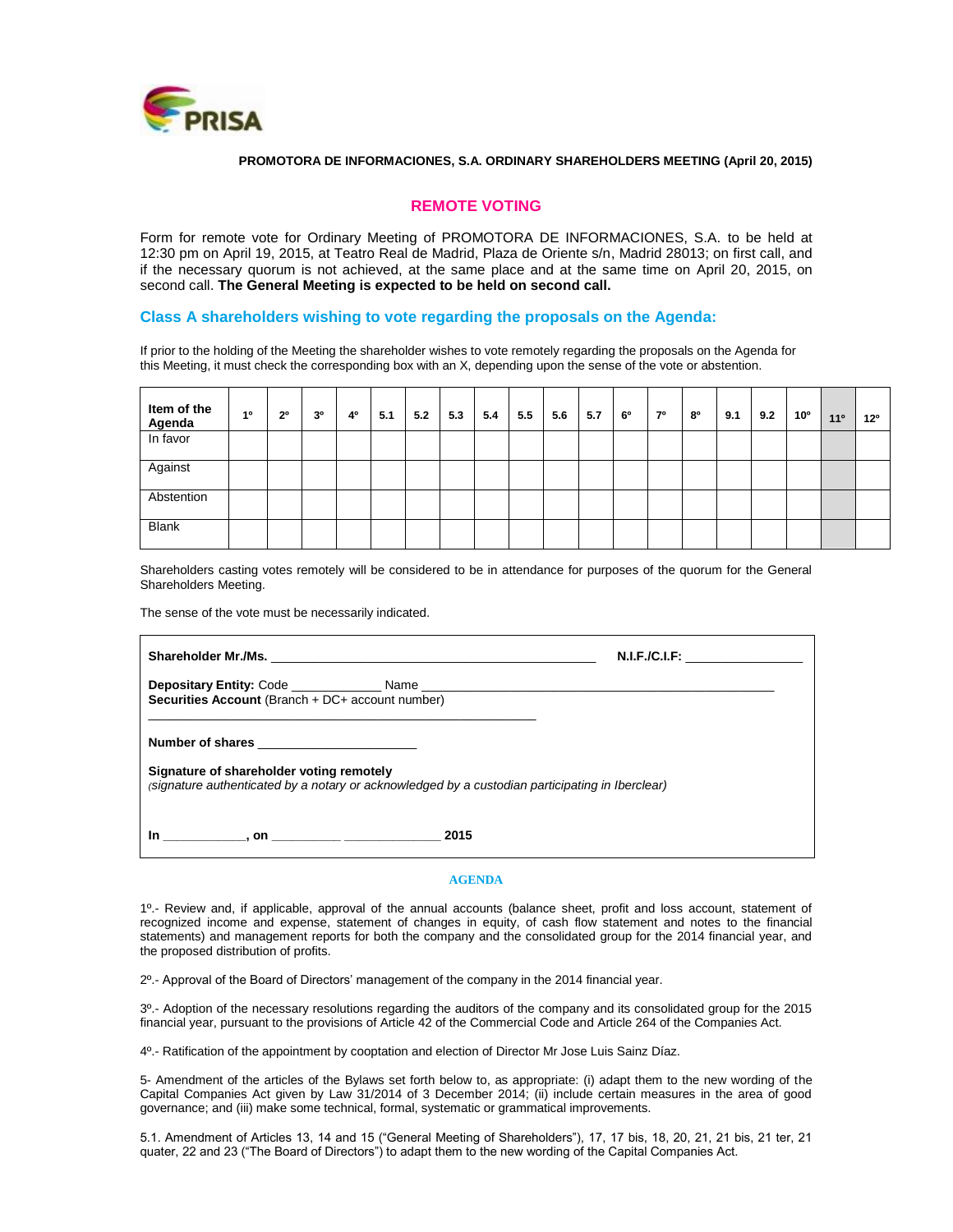5.2. Amendment of Article 12 relating to the powers of the General Meeting of Shareholders, in order to adapt it to the new wording of the Capital Companies Act and include the provision stating that the General Meeting may not issue instructions to the Board or submit to it for its authorisation any decisions regarding management matters.

5.3. Amendment of Article 15 bis, relating to special resolutions of the General Meeting of Shareholders, to replace the requirement for a reinforced majority for the adoption of certain resolutions with the rules set forth in Article 201 of the Capital Companies Act and to remove the reference to Class B shares, which have ceased to exist.

5.4. Deletion of Articles 25 and 28 relating to directors' remuneration, and inclusion of their content in Article 19 ("Compensation of Directors"), which is amended for that purpose and for the purpose of adapting its wording to the Capital Companies Act.

5.5. Amendment of Article 26 on replacements and appointments to the Board of Directors, in order to remove the requirement that a person can only be appointed to the Board by cooptation if he or she is a shareholder, in accordance with the Capital Companies Act.

5.6. Amendment of Articles 1, 3, 4 and 5 (relating to "General Provisions"); Articles 6, 7, 8 and 9 (relating to "Share Capital and Shares"); Article 11 ("Bodies"); Article 16 ("Implementation of Corporate Resolutions"); Articles 29 bis and 29 ter ("Annual Corporate Governance Report and Website"); Articles 32, 33 and 34 ("The Company's Financial and Administrative Regime"); Articles 35, 36 and 38 (relating to "Winding Up and Liquidation"); and Article 39 ("Referral to the Act"), in order to make technical, formal, systematic or grammatical improvements.

5.7. Renumbering of the articles and approval of a consolidated text of the Bylaws as a result of the above amendments.

6º.- Amendment of the following articles of the General Shareholders Meeting Regulation to adapt them to the new wording of Capital Companies Act given by Act 31/2014 of 3 December 2014, and to make improvements and corrections of a purely technical, formal, systematic or grammatical nature: Article 1 (The General Meeting), Article 2 (Powers of the Board), Article 3 (Kinds of Meetings), Article 4 (Call), Article 5 (Publication of Call ), Article 6 (Shareholders' Right to Information Prior to Meeting), Article 7 ( Right of Attendance), Article 8 (Proxies), Article 9 ( Public Proxy Solicitation), Article 11 (Formal Requirements and Terms for Voting by Mail or Remote Electronic Means of Communication), Article 12 (Place of Meeting), Article 13 (Security and Logistics), Article 14 (Meeting Officers, Chairman and Secretary of the General Meeting), Article 15 (Required Presence of Notary), Article 17 (Quorum), Article 18 (Conduct of General Meeting), Article 19 ( Request for Information during General Meeting), Article 20 (Voting), Article 21 ( Scheme for Adoption of Resolutions), Article 23 ( Minutes of Meeting), Article 24 ( Publicity of Resolutions ), Article 25 (Dissemination of Meeting Regulation), Article 26 (Interpretation and Amendment), Article 27 (Approval and Effectiveness). Approval, if any, as a result of the above changes, a consolidated text of the General Shareholders Meeting Regulation.

7º.-. Delegation of authority to the Board of Directors to increase capital, on one or more occasions, with or without share premium -with the power to exclude pre-emption rights, if any-, on the terms and conditions and at the times contemplated in Article 297(1)(b) of the Capital Companies Act. Revocation of the authorisation granted at the General Shareholders Meeting of 22 June 2013 under the point nine of the agenda therefor.

8<sup>0</sup>.- Delegation of authority to the Board of Directors to issue fixed income securities, both straight and convertible into shares of new issuance and/or exchangeable for shares that have already been issued of Promotora de Informaciones, S.A. (Prisa) or other companies, warrants (options to subscribe new shares or to acquire shares of Prisa or other companies), bonds and preferred shares. In the case of convertible and/or exchangeable securities or warrants, setting the criteria to determine the basis of and the methods of conversion, exchange or exercise; delegation of powers to the Board of Directors to increase capital by the amount required for the conversion of securities or for the exercise of warrants, as well as for the exclusion of pre-emption rights of shareholders and holders of convertible debentures or warrants on newly-issued shares.

Revocation, in the unused part, of the resolution delegating authority for issuance of convertible and/or exchangeable bonds adopted by the General Meeting of shareholders of 22 June 2013, under point ten of the agenda therefor

9º.- Capital Decrease for the sole purpose of permitting the adjustment of the number of shares for the reverse stock split and subsequent reverse stock split in a ratio of one (1) new share for every thirty old shares.

9.1. Capital Decrease for the sole purpose of permitting the adjustment of the number of shares for the reverse stock split proposed in item 9.2. on the agenda and amendment to Section 6.1. of the Company's Bylaws

9.2. Reverse stock split in a ratio of one (1) new share for every thirty old shares and amendment to Section 6.1. of the Company's Bylaws.

10º.- Non-binding voting on the Annual Report on [Remuneration of the Directors.](http://www.prisa.com/uploads/ficheros/arboles/descargas/201403/descargas-remuneration-policy-report-en.pdf)

11º.- Information to the Shareholders on amendments to the Regulations of the Board of Directors.

12º.- Delegation of Powers.